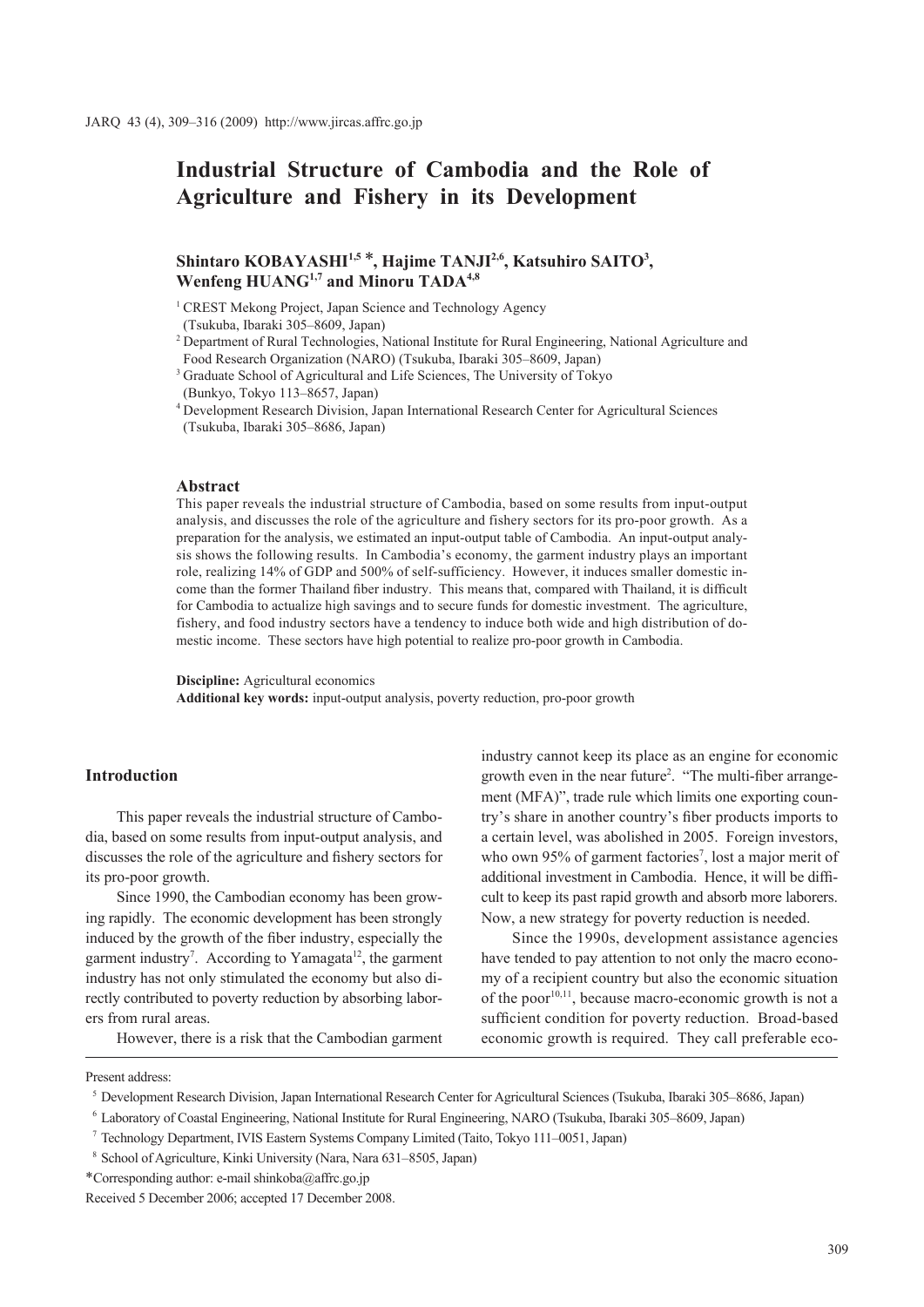### S. Kobayashi et al.

nomic growth which really contributes to poverty reduction, "pro-poor growth".

## **Methods**

The input-output analysis was developed by W. Leontief<sup>5</sup>, which utilizes an input-output table. No Cambodian official input-output table has been produced so far. The Global Trade Analysis Project (GTAP) has been engaged in estimation of a Cambodian input-output table, but their version has not been completed. Therefore, we began with an estimation. Based on the estimated input-output table, we conducted skyline analysis and key sector analysis, which are part of input-output analysis.

## **1. Estimation of an input-output table for Cambodia**

Table 1 is Cambodia's input-output table estimated in this study. The table is the matrix of industry by industry and based on purchasers' prices in accordance with evidential data for estimation.

The estimation method is as follows. First, we estimated and filled in "value added" cells by multiplying each sector's total "value added"<sup>9</sup> by each sector's income distribution ratio<sup>8</sup>. Second, "total input and output" which are equivalent to production value of each sector were estimated and filled in by dividing each sector's total "value added"9 by "value added ratios". Note that we had to estimate production of each sector by ourselves because Cambodia's national account statistics does not include each sector's production. "Value added ratios" and "input coefficients" were derived from results of sample cost surveys<sup>6,9</sup>, interviews, and past input-output tables of Thailand and Vietnam. Third, transactions among industries were estimated and filled in by multiplying each sector's production by "input coefficients". Fourth, final demand values were estimated and filled in, based on results of a household income and expenditure survey, government budget statistics, investment statistics, and international trade account<sup>9</sup>. Finally, entries of the estimated preliminary table were adjusted by Generalized-RAS<sup>3</sup>, a balancing method for a matrix with negative values.

At present, we cannot obtain data on cost structures of some sectors mainly in the service industry, and we are forced to substitute recent cost data from neighboring countries. Because production processes of service sectors are probably affected more by contemporary technology than by regionality, the substitution is thought to be allowable for the first quantitative analysis for the economy. However, the presence of service sectors in the economy is likely to increase. Data on service sectors will improve accuracy of the table and enable more detailed analysis and discussion.

#### **2. Skyline analysis**

Skyline analysis draws a skyline chart like Fig. 1, which shows international trade patterns (on the vertical axis) and presence of each industry in an economy (on the horizontal axis). The drawing method is as follows. An input-output table can be expressed as follows:

$$
X = A \cdot X + F + E - M
$$
 Eq. 1

where  $X$  is a column vector of total output,  $A$  is "input coefficient matrix" which shows what kind and how many intermediate inputs are needed for one unit production, *F* is a column vector of domestic final demand, *E* is an export column vector, and *M* is an import column vector. Solving Eq. 1, *X* can be decomposed into three inducing factors as follows:

$$
X=(I-A)^{-1}\cdot F+(I-A)^{-1}\cdot E-(I-A)^{-1}\cdot M \qquad \text{Eq. 2}
$$

where the first term of the right-hand side indicates the production induced by domestic final demand *F*, the second term indicates the production induced by export *E*, and the last term indicates the potential domestic production to be substituted for import *M*. Based on Eq. 2, a skyline chart shows each factor's relative contributions to production on the vertical scale, with 100% representing  $(I-A)^{-1} \cdot F$ . In addition, the horizontal scale shows the sectoral share in total production.

#### **3. Key sector analysis**

This analysis shows properties of an economy by using some kinds of indicators. Our study used two kinds of indicators, an output multiplier and value added multiplier.

The output multiplier (IO multiplier) is an indicator which shows the power of final demand for each sector to stimulate economic activity. Usually, one unit of final demand induces more production than itself. The higher value of the indicator means the more induced production. Assuming that import is in proportion to domestic demand, Eq. 1 can be transformed as follows:

$$
X = A \cdot X + F + E - \widetilde{M} \left( A \cdot X + F \right)
$$
 Eq. 3

where  $\widetilde{M}$  is a diagonal matrix of import coefficients. Solving Eq. 3 for *X*, we obtain the following equation:

$$
X = \left\{ I - (I - \widetilde{M}) A \right\}^{-1} \cdot \left\{ (I - \widetilde{M}) F + E \right\}
$$
 Eq. 4

where  $\left\{ I - (I - \widetilde{M}) A \right\}^{-1}$  is called "Leontief inverse matrix" and includes information on the industrial structure of an economy. The output multiplier is the sum of column vectors of this matrix.

The value added multiplier (ultimate value added ra-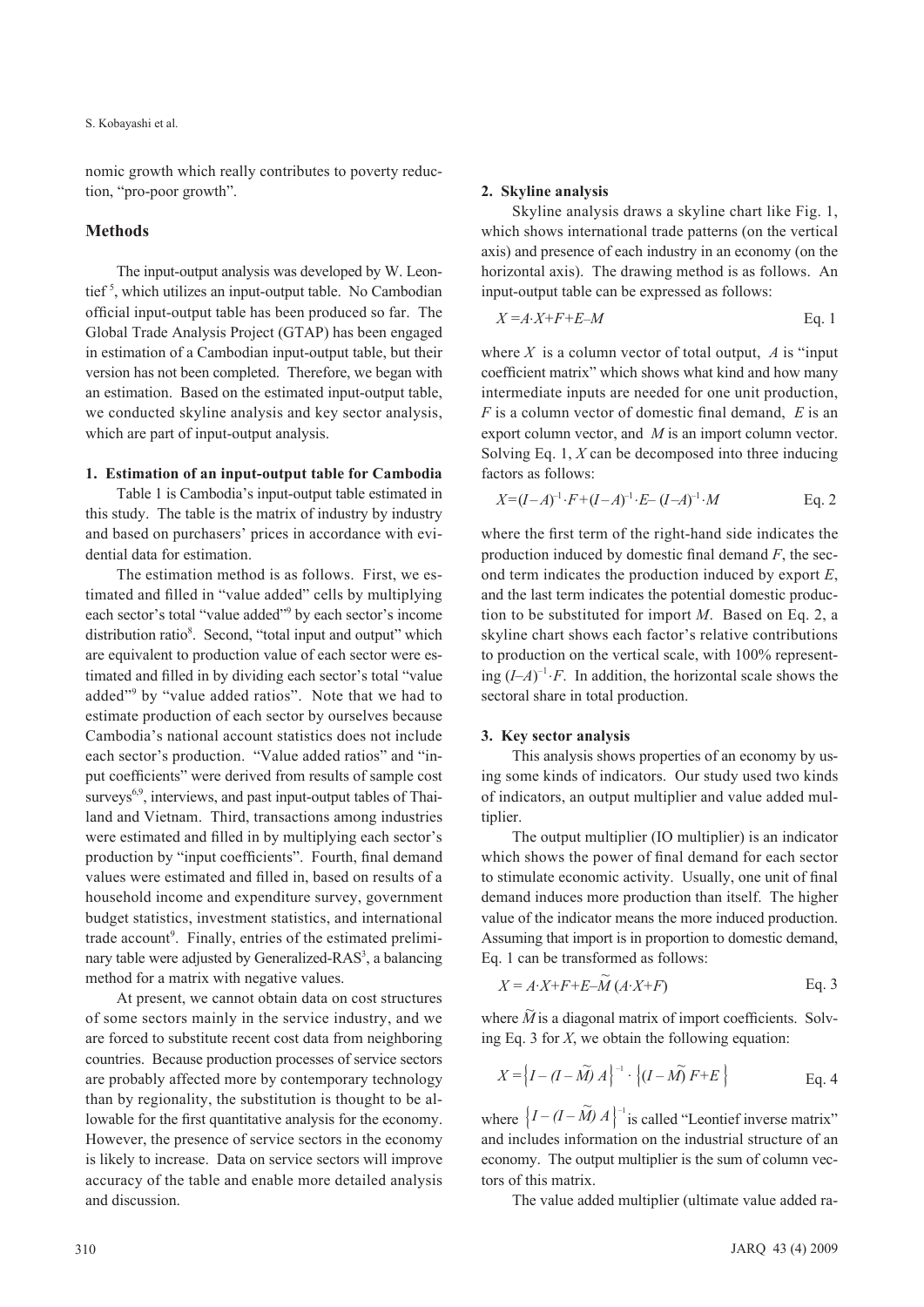|                          | Intermediate<br>Output<br>Total                                             | $\begin{array}{l} 1,182.12 \\ 2,30.74 \\ 2,75.22 \\ 2,16.33 \\ 1,91.93 \\ 1,917.93 \\ \hline \end{array}$<br>$\begin{array}{c} 89.16 \\ 376.83 \\ 3,722.86 \\ 6,226.13 \\ 160.07 \end{array}$<br>$\begin{array}{r} 6.11 \\ -0.175.11 \\ -1.108.03 \\ -1.212.16 \\ -1.403.06 \\ -1.403.66 \\ \hline \end{array}$<br>2,046.19<br>344.08<br>2,105.77<br>816.29<br>20,244.54                                                                                                                                                                                                    | Output<br>Total                    | 3,609.26<br>1,461.71<br>1,453,435.71<br>1,435,435.71<br>89.16<br>2,215.10<br>7,600.32<br>2,356.71<br>2,329.12<br>714.03<br>84,647.60<br>$\begin{array}{c} 1,505.01 \\ 2,574.31 \\ 4,394.28 \end{array}$<br>2,097.87                                                                                                                                                                                                                       |
|--------------------------|-----------------------------------------------------------------------------|-----------------------------------------------------------------------------------------------------------------------------------------------------------------------------------------------------------------------------------------------------------------------------------------------------------------------------------------------------------------------------------------------------------------------------------------------------------------------------------------------------------------------------------------------------------------------------|------------------------------------|-------------------------------------------------------------------------------------------------------------------------------------------------------------------------------------------------------------------------------------------------------------------------------------------------------------------------------------------------------------------------------------------------------------------------------------------|
| $\cong$                  | services<br>Other                                                           | 103.55<br>393.66<br>1,156.36<br>$\begin{array}{r} 407.66 \\ 1123.88 \\ 1.123.88 \\ 2,696.28 \\ 4,394.28 \end{array}$<br>104.43<br>,698.00<br>88838<br>000000<br>0.00<br>0.00<br>0.01                                                                                                                                                                                                                                                                                                                                                                                        | Demand Sector<br>Total Final       | $\begin{array}{l} 2,427.14 \\ 1,731.17 \\ 5,49.32 \\ 5,30.35 \\ 1,30.5 \\ 1,30.5 \\ 2,0.7 \\ 3,11.13 \\ \end{array}$<br>3,877.46<br>0.00<br>2,169.05<br>$\begin{array}{c} 51.68 \\ 1,160.94 \end{array}$<br>1,838.27<br>468.54<br>3,577.99<br>17,403.06                                                                                                                                                                                   |
| 15                       | tation and<br>commu-<br>nication<br>Transpor                                | 415.15<br>648.56<br>94.32<br>1,235.04<br>2,574.31<br>77.01                                                                                                                                                                                                                                                                                                                                                                                                                                                                                                                  | Import                             | $\begin{array}{c} 0.01 \\ 0.01 \\ 0.00 \\ 0.00 \\ 0.00 \\ 0.00 \\ \hline \end{array}$<br>309.22<br>3,164.45<br>3,519.57<br>5,500<br>5,000<br>0.00<br>0.00<br>$\begin{array}{c} 1,008.91 \\ 474.14 \\ 11,737.80 \end{array}$                                                                                                                                                                                                               |
| $\overline{4}$           | restaurants<br>Hotels and                                                   | 11537<br>27.37.31<br>27.31.3000.25.38<br>2007<br>2007<br>2007<br>276.14<br>46.40<br>$\begin{array}{l} 213.73 \\ 44.52 \\ 1.18 \\ 4.53 \\ 1.33 \\ 1.32 \\ 1.31 \\ 2.20 \\ 0.00 \\ \end{array}$<br>388.04<br>386.83<br>797.41<br>795.01                                                                                                                                                                                                                                                                                                                                       | Damand                             | 89.16<br>$\begin{array}{c} 2, 524.32 \\ 10, 764.77 \\ 8, 776.25 \\ 2, 3787.11 \\ 2, 3787.11 \\ 2, 574.86 \\ 2, 574.86 \\ 3, 533.23 \\ 4, 383.540 \\ \end{array}$<br>3,609.26<br>1,495.02<br>24.71<br>24.865<br>536.04<br>1,536.172<br>3,991.72<br>714.03                                                                                                                                                                                  |
| 13                       | Trade                                                                       | $0.877880834$<br>$0.877880834$<br>8885888<br>242.85<br>274.85.96<br>1,735.97.87<br>2,097.87<br>59.17<br>361.91<br>22.31<br>1,196.11<br>88818<br>00000<br>0.00                                                                                                                                                                                                                                                                                                                                                                                                               | Demand<br>Final                    | 2,147.49<br>$\begin{smallmatrix} 1.38 \\ 1.349 \\ 2.493 \\ 3.311 \\ 4.323 \\ 5.331 \\ 5.331 \\ 1.403 \\ 1.311 \\ 1.311 \\ 1.311 \\ 1.311 \\ 1.311 \\ 1.311 \\ 1.311 \\ 1.311 \\ 1.311 \\ 1.311 \\ 1.311 \\ 1.311 \\ 1.311 \\ 1.311 \\ 1.311 \\ 1.311 \\ 1.311 \\ 1.311 \\ 1.311 \\ 1.311 \\ 1.311 \\ 1.311 \\ 1.31$<br>0.00<br>$2,50.12\n2,527.08\n51.68\n1,47.74\n1,47.62\n29.34\n29.34$<br>7,041.91<br>2,427.14                         |
| $\Xi$                    | Construc-<br>tion                                                           | ,212.59<br>46.29<br>0.0000<br>$\begin{array}{l} 28.33 \\ 29.33 \\ 20.33 \\ 20.43 \\ 20.5 \\ 20.5 \\ 20.5 \\ 20.5 \\ 20.5 \\ 20.5 \\ 20.5 \\ 20.5 \\ 20.5 \\ 20.5 \\ 20.5 \\ 20.5 \\ 20.5 \\ 20.5 \\ 20.5 \\ 20.5 \\ 20.5 \\ 20.5 \\ 20.5 \\ 20.5 \\ 20.5 \\ 20.5 \\ 20.5 \\ 20.5 \\ 20.5 \\ 20.5 \\ 20.5 \\ 20.5 \\ 20.5 \\ 20.5 \\ 20.5$<br>230.61<br>23.70<br>691.62<br>60.59<br>1,116.53<br>2,329.12                                                                                                                                                                     | Export                             | $\begin{array}{c} 262.01 \\ 6,665.34 \\ 215.97 \\ 0.00 \end{array}$<br>$\begin{array}{c} 51.68 \\ 51.68 \\ 900.37 \\ 831.13 \\ 308.12 \\ 10,149.50 \end{array}$                                                                                                                                                                                                                                                                           |
| $\equiv$                 | tures and<br>manufac<br>utilities<br>Other                                  | $\begin{array}{l} 23.69 \\ 12.78 \\ 15.83 \\ 27.83 \\ 28.5 \\ 29.0 \\ 20.0 \\ 21.0 \\ 23.0 \\ 24.0 \\ 25.0 \\ 26.0 \\ 27.0 \\ 28.0 \\ 29.0 \\ 20.0 \\ 20.0 \\ 21.0 \\ 22.0 \\ 23.0 \\ 24.0 \\ 25.0 \\ 26.0 \\ 27.0 \\ 28.0 \\ 29.0 \\ 29.0 \\ 20.0 \\ 20.0 \\ 20.0 \\ 20.0 \\ 20.0 \\ 20.0 \\ 20.0 \\ 20.0$<br>$15.300$<br>$-1.300$<br>$\begin{array}{c} 0.38 \\ 0.00 \end{array}$                                                                                                                                                                                          |                                    | 89.16<br>2,262.31<br>4,099.43<br>8,560.28<br>2,387.11<br>2,046.19<br>14838817145<br>14886017145<br>14886017145<br>1488<br>3,315.45                                                                                                                                                                                                                                                                                                        |
| $\equiv$                 | Textiles<br>apparel<br>and                                                  | 3,383.10<br>821.61<br>44.69<br>377.61<br>59.42<br>525.96<br>113.56<br>100.65<br>0.09<br>5,231.95<br>572.49<br>324.00<br>1,395.19<br>7,600.32<br>7,600.32<br>$\begin{array}{c} 0.00 \\ 0.00 \\ 100.51 \end{array}$<br>1.01<br>$0.534$<br>53.34<br>65380<br>613886<br>63365<br>63363<br>70363                                                                                                                                                                                                                                                                                 | Domestic<br>Demand                 | $674.48$<br>$2,752.09$<br>$4,560.31$<br>$39,235.90$<br>0.00<br>0.00                                                                                                                                                                                                                                                                                                                                                                       |
| P                        | beverages<br>products<br>Food<br>and                                        | 746.44<br>12.82<br>54.53<br>311.84<br>89.46<br>468.66<br>2,215.10<br>essesser de directions de la direction de la serie de la direction de la direction de la serie de la direction<br>Sessesser de la direction de la direction de la direction de la direction de la direction de la direction de                                                                                                                                                                                                                                                                         | Final Demand<br>Domestic           | 2,133.33<br>1,264.28<br>$332.32$<br>1,404.12<br>2,073.79<br>239.55<br>1,885.48<br>2,334.15<br>2,227.04<br>376.57<br>646.32<br>3,744.02<br>18,991.36<br>330.41                                                                                                                                                                                                                                                                             |
| $\infty$                 | quarrying<br>Mining<br>and                                                  |                                                                                                                                                                                                                                                                                                                                                                                                                                                                                                                                                                             | Capital Formation<br>Private Fixed | 0.00000<br>0.00<br>6.05<br>$\begin{array}{l} 1,458.90 \\ 1,193.27 \\ 0.00 \\ 0.00 \\ 0.00 \\ 0.00 \\ 0.00 \\ 3,100.29 \\ 3,166.29 \end{array}$<br>0.00<br>0.00                                                                                                                                                                                                                                                                            |
| $\overline{ }$           | Forestry                                                                    | $\begin{array}{c} 0.40 \\ 0.76 \\ 0.03 \\ 0.04 \\ 0.04 \\ 0.43 \\ 0.54 \\ 0.54 \\ 0.54 \\ \end{array}$<br>88848                                                                                                                                                                                                                                                                                                                                                                                                                                                             |                                    | 888888<br>000000<br>0.00000<br>0.00<br>0.00<br>0.00                                                                                                                                                                                                                                                                                                                                                                                       |
| $\circ$<br>S             | Fishery                                                                     | $\begin{array}{c} 106.43 \\ 23.59 \\ 2,162.74 \end{array}$<br>$\begin{array}{r} 59.81 \\ 1,158.86 \\ 515.75 \\ 514.55 \\ 1,82.97 \\ 3,991.72 \end{array}$<br>,068.01<br>$\begin{array}{c} 0.01 \\ 0.14 \\ -0.03 \\ -0.04 \\ -0.04 \\ -0.04 \\ -0.04 \\ -0.04 \\ -0.04 \\ -0.04 \\ -0.01 \\ -0.01 \\ -0.01 \\ -0.01 \\ -0.01 \\ -0.01 \\ -0.01 \\ -0.01 \\ -0.01 \\ -0.01 \\ -0.01 \\ -0.01 \\ -0.01 \\ -0.01 \\ -0.01 \\ -0.01 \\ -0.01 \\ -0.01 \\ -0.01 \\ -0.01 \\ -0.01 \\ -0.01 \\ -0.01 \\ -0.01 \\ -0.01 \\ -0.$<br>577.31<br>55.61<br>539.58<br>538.89<br>58.435.45 | Capital Formation<br>Public Fixed  | $0.0834$<br>$140.04$<br>1,033.77<br>1,198.47<br>18.81                                                                                                                                                                                                                                                                                                                                                                                     |
| 4                        | Livestock<br>Other<br>crops                                                 | $\frac{37}{1600}$<br>$\frac{0.00}{0.00}$<br>0.00<br>0.08<br>$\frac{15}{0.06}$<br>$117.76$<br>$117.76$<br>$13.67$<br>$147$<br>$15.76$<br>$147$<br>$\begin{array}{r} 1980 \\ 243.3 \\ 180.0 \\ 181.0 \\ 180.0 \\ 101.5 \\ 153.0 \\ 103.0 \\ 153.0 \\ 104.0 \\ 103.0 \\ 104.0 \\ 105.0 \\ 106.0 \\ 108.0 \\ 109.0 \\ 109.0 \\ 109.0 \\ 109.0 \\ 109.0 \\ 109.0 \\ 109.0 \\ 109.0 \\ 109.0 \\ 109.0 \\ 109.0 \\ 109.0 \\ 109.0 \\ 109.0 \\ 109.0 \\ 109$                                                                                                                        |                                    | 88888888888888888<br>1980 - 1980 - 1980 - 1980<br>1980 - 1980 - 1980 - 1980 - 1980 - 1980 - 1980                                                                                                                                                                                                                                                                                                                                          |
| $\sim$                   | crops<br>Cash                                                               | 33.16<br>6.10<br>0.00<br>0.00<br>0.00<br>0.09<br>15.15<br>0.10<br>555.68<br>824.71<br>0.00<br>0.27<br>35.03<br>0.25<br>36.94<br>269.03<br>310.92<br>134.33<br>80.32<br>26.00<br>15.94<br>30.11                                                                                                                                                                                                                                                                                                                                                                              | Consumption<br>Government          |                                                                                                                                                                                                                                                                                                                                                                                                                                           |
| $\overline{\mathcal{C}}$ | beans, and<br>vegetables<br>Cereals,                                        | 335.16<br>853.56<br>0.00<br>0.32<br>0.00<br>0.07<br>88.8<br>128.28<br>$1.03\,$<br>194.83<br>0.00<br>3.83<br>30.04<br>194.43<br>30.97<br>0.00<br>$\frac{51.76}{0.00}$<br>608.34<br>$\frac{14.13}{115.27}$<br>352.91<br>,461.91                                                                                                                                                                                                                                                                                                                                               | Consumption<br>Private             | 1,885.48<br>1,264.28<br>332.32<br>934.15<br>2,073.79<br>239.55<br>$0.00\,$<br>0.00<br>0.00<br>2,133.33<br>$\frac{8}{2}$<br>364.67<br>646.32<br>2,712.10<br>330.41<br>13,651.60<br>735.21                                                                                                                                                                                                                                                  |
|                          | Paddy                                                                       | 510.57<br>517.52<br>901.16<br>0.00<br>107.08<br>0.00<br>0.00<br>0.12<br>0.00<br>0.00<br>3.00<br>0.00<br>692.18<br>8.35<br>112.20<br>1,475.15<br>3,609.26<br>$\frac{60}{20}$<br>294.00<br>2,134.11<br>393.77<br>68.01                                                                                                                                                                                                                                                                                                                                                        | Intermediate<br>Total              | 131.92<br>89.16<br>3,722.86<br>2,046.19<br>344.08<br>816.29<br>2,907.76<br>275.22<br>216.33<br>.917.93<br>402.90<br>376.83<br>6,226.13<br>160.07<br>20,244.54<br>1,182.12<br>230.74<br>2,105.77<br>6,175.11                                                                                                                                                                                                                               |
|                          | Cambodia IO Table 2003 v.7<br>Billion riel 16 sectors,<br>Purchaser's price | I ransportation and communication<br>Other manufactures and utilities<br>Cereals, beans, and vegetables<br>Food products and beverages<br>Indirect Taxes less Subsidies<br>Total Intermediate Input<br>Hotels and restaurants<br>Mining and quarrying<br>Fextiles and apparel<br>Wages and Salaries<br>Total Value Added<br>Operating Surplus<br>Other services<br>Depreciation<br>Construction<br>Other crops<br>Cash crops<br>Total Input<br>Livestock<br>Forestry<br>Fishery<br>Trade<br>Paddy<br>1234567890123456                                                       |                                    | Transportation and communication<br>Other manufactures and utilities<br>Cereals, beans, and vegetables<br>Mining and quarrying<br>Food products and beverages<br>l'otal Intermediate Input<br>Hotels and restaurants<br>Textiles and apparel<br>Wages and Salaries<br>Operating Surplus<br>Other services<br>Construction<br>Other crops<br>Cash crops<br>Livestock<br>Forestry<br>Fishery<br>Trade<br>Paddy<br>- ~ ~ ~ ~ ~ ~ ~ ~ 2122129 |

Table 1. Input-output table of Cambodia 2003 **Table 1. Input-output table of Cambodia 2003**

311

# Industrial Structure of Cambodia and its Development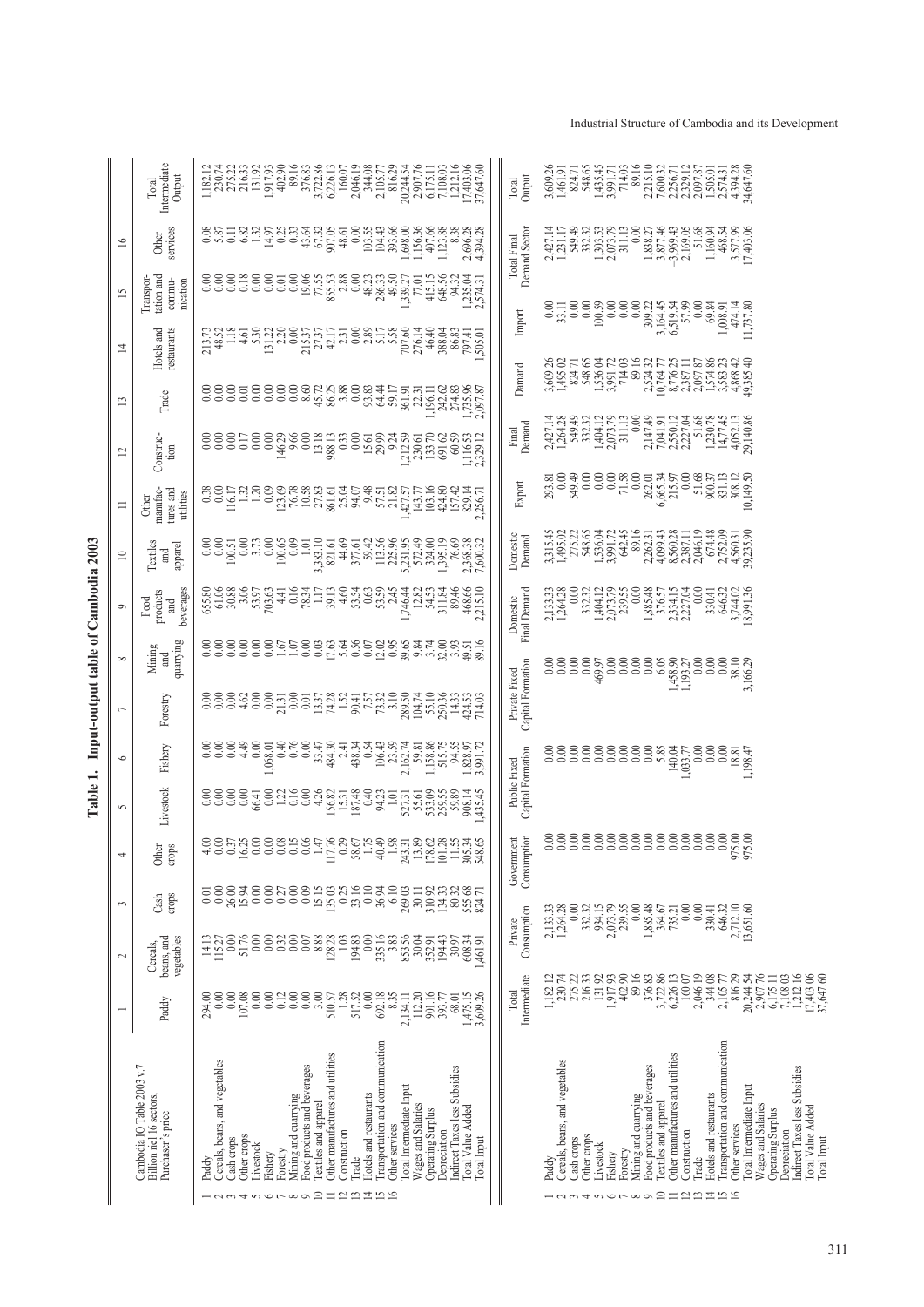S. Kobayashi et al.

tio) is an indicator which shows how much gross domestic income is induced by one unit of final demand for an industry. A matrix derived by multiplying the Leontief inverse matrix by the value added ratio determines the income inducement structure. Supposing that  $\tilde{V}$  is a diagonal matrix of the value added ratio, the value added multiplier is the column sums of a matrix  $\widetilde{V}$   $\left[ I - (I - M) A \right]$ <sup>-1</sup>.

## **Results and discussion**

### **1. Results of skyline analysis**

## **(1) Structure of the Cambodian economy by skyline chart**

Fig. 1 is derived from Table 1. Each sector's width shows share of domestic production. Each sector's height shows latent, necessary domestic production level to meet final demand including export. Dark shaded areas show substitution of domestic production by import and light shaded areas show actual domestic production. Because 100% on the vertical axis denotes a self-sufficient production level, some sectors whose actual domestic production is higher than 100%, should export their products.

From the horizontal axis, *Textiles and Apparel* (20%), *Fishery* (10%), and *Paddy* (9%) have larger production. Among them, *Textiles and apparel* has a tremendously large share.

The vertical axis shows that *Textiles and Apparel* and *Hotels and Restaurants* export large amounts of products and services. The former produces 500% of the self-sufficiency level. The latter produces 200%. On the other hand, domestic production of *Other manufactures* including vehicles and machinery is less than 20%. Cambodia's international trade pattern is that the country gains foreign currency by exporting only fiber products or tourism services, and buys vehicles, machinery, etc.

*Textiles and Apparel* has great presence both in production share and export. In this context, Cambodia's economy largely relies on the industry.

### **(2) Comparison with Thailand**

Thailand is the most developed of the Lower Mekong Basin countries. Structural status in the economic development process of both countries were compared.

In Thailand's chart (Fig. 2), production shares of *Agriculture* and *Food products* in 1980 were relatively large. Their production exceeded the self-sufficiency level and the two were export sectors in the early development stage. In 1990, *Agriculture* declined both in the production share and export amount. Instead, *Fiber industry* grew and became an export sector. In 2000, *Paper industry* joined export sectors. In addition, almost all sectors realized high self-sufficiency. For 20 years from 1980, the number of sectors whose production was over the self-sufficiency



**Fig. 1. Skyline chart of the Cambodian economy**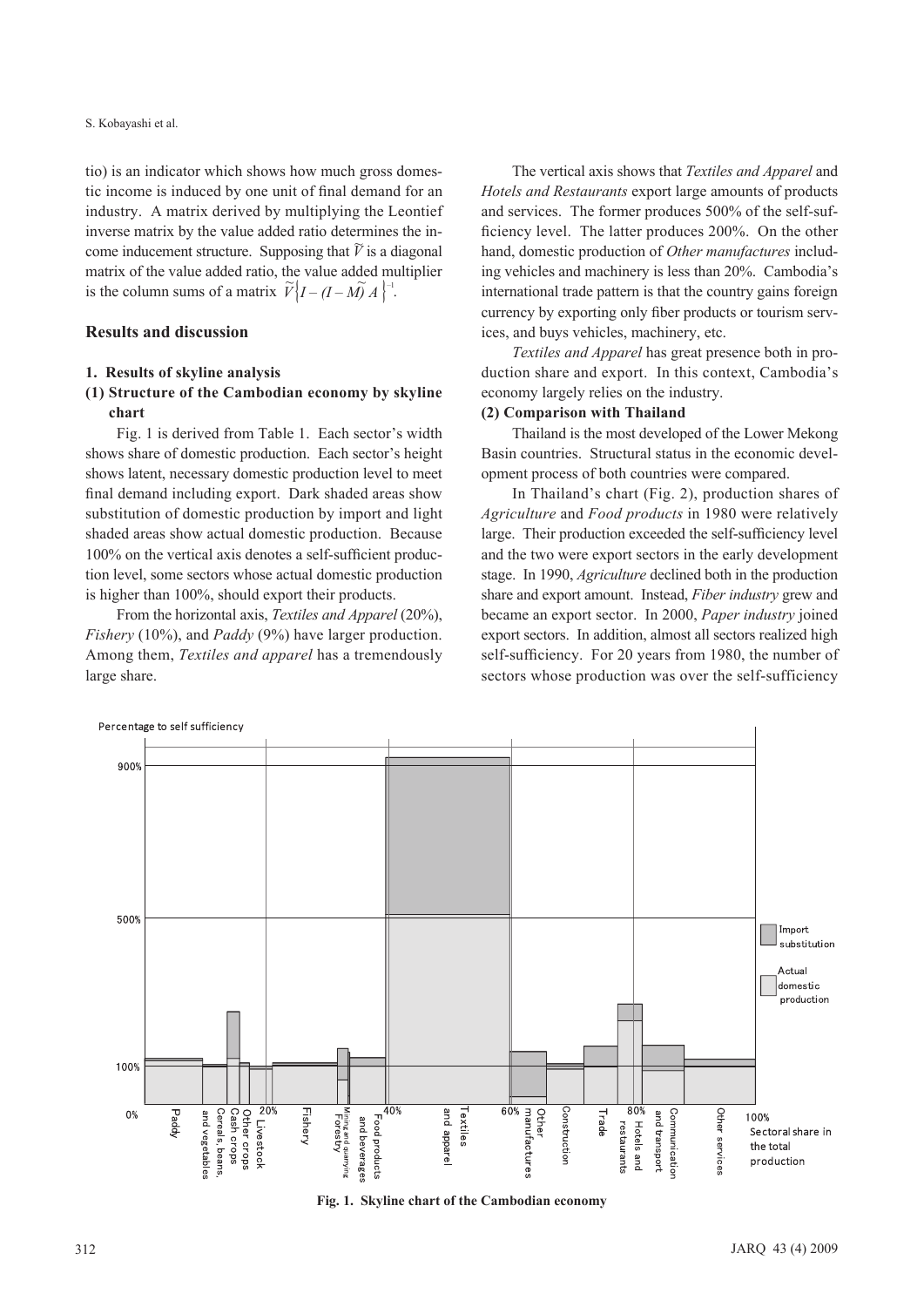

**Fig. 2. Skyline charts of Thailand**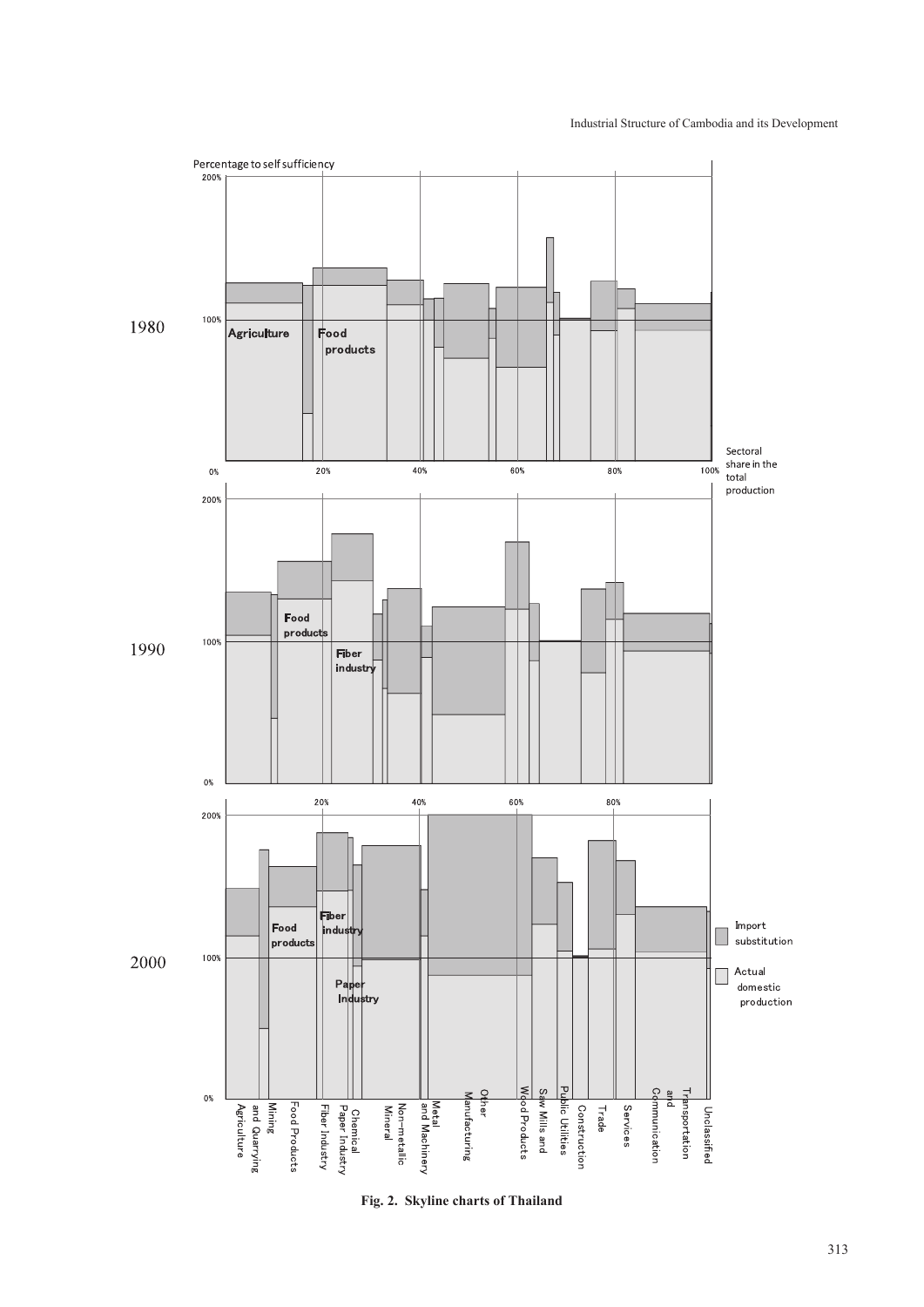level, had increased from 5 to 10. In Fig. 2, the flying geese pattern<sup>1</sup> of development related to the successive shift of leading sectors in an economy is found. In this development pattern, capital accumulation contributing to comparative advantages is one of the important driving forces<sup>4</sup>. Profit from export sectors brings up the next export sectors and past leading export sectors are replaced by new leading export sectors. Through such relayed growth, macro economy grows. Though this is no longer the only development pattern, it is still a good example of economic take-off.

Fig. 1 shows that Cambodia's present leading export sector is *Textiles and Apparel* of light industries. Exports from agricultural sectors are very small. Self-sufficiency of manufactured goods is still very low. These facts imply that the present situation is similar to that of Thailand in 1990. If we expect the same development pattern as Thailand to keep economic growth of Cambodia, the economy needs to gain enough profit from *Textiles and Apparel* to invest in a next leading sector. That kind of potential will be discussed in the next section.

### **2. Results of key sector analysis**

Table 2 shows the output multiplier and value added multiplier derived from Table 1. Highly valued sectors in output multiplier are *Food products and Beverages*, *Hotels and Restaurants*, *Fishery*, *Cereals Beans and Vegetables*, and *Paddy*. These sectors have strong power to induce other sectors production. Their growth will be accompanied by that of many other sectors. Such broad-based growth is expected to increase labor demand and thus to distribute income to broad groups including the poor. Therefore, broad-based growth is important for poverty reduction.

Highly valued sectors in value added multiplier are *Trade*, *Hotels and Restaurants*, *Livestock*, *Fishery*, and *Forestry*. These sectors are able to induce higher domestic income than the other sectors. Therefore, in order to gain larger profit for future domestic investment, it is preferable to bring up these sectors as export sectors.

**Table 2. Output multiplier and value added multiplier of Cambodia**

|    | Industrial sectors               | Output     | Value |  |
|----|----------------------------------|------------|-------|--|
|    |                                  | multiplier | added |  |
| 1  | Paddy                            | 1.537      | 0.714 |  |
| 2  | Cereals, beans, and vegetables   | 1.557      | 0.730 |  |
| 3  | Cash crops                       | 1.218      | 0.798 |  |
| 4  | Other crops                      | 1.319      | 0.746 |  |
| 5  | Livestock                        | 1.315      | 0.836 |  |
| 6  | Fishery                          | 1.641      | 0.808 |  |
| 7  | Forestry                         | 1.343      | 0.806 |  |
| 8  | Mining and quarrying             | 1.316      | 0.710 |  |
| 9  | Food products and beverages      | 2.195      | 0.792 |  |
| 10 | Textiles and apparel             | 1.329      | 0.477 |  |
| 11 | Other manufactures and utilities | 1.425      | 0.601 |  |
| 12 | Construction                     | 1.261      | 0.607 |  |
| 13 | Trade                            | 1.157      | 0.904 |  |
| 14 | Hotels and restaurants           | 1.720      | 0.842 |  |
| 15 | Transport and communication      | 1.278      | 0.606 |  |
| 16 | Other services                   | 1.275      | 0.751 |  |



**Fig. 3. Scatter diagram of output multiplier and value added multiplier of Cambodia**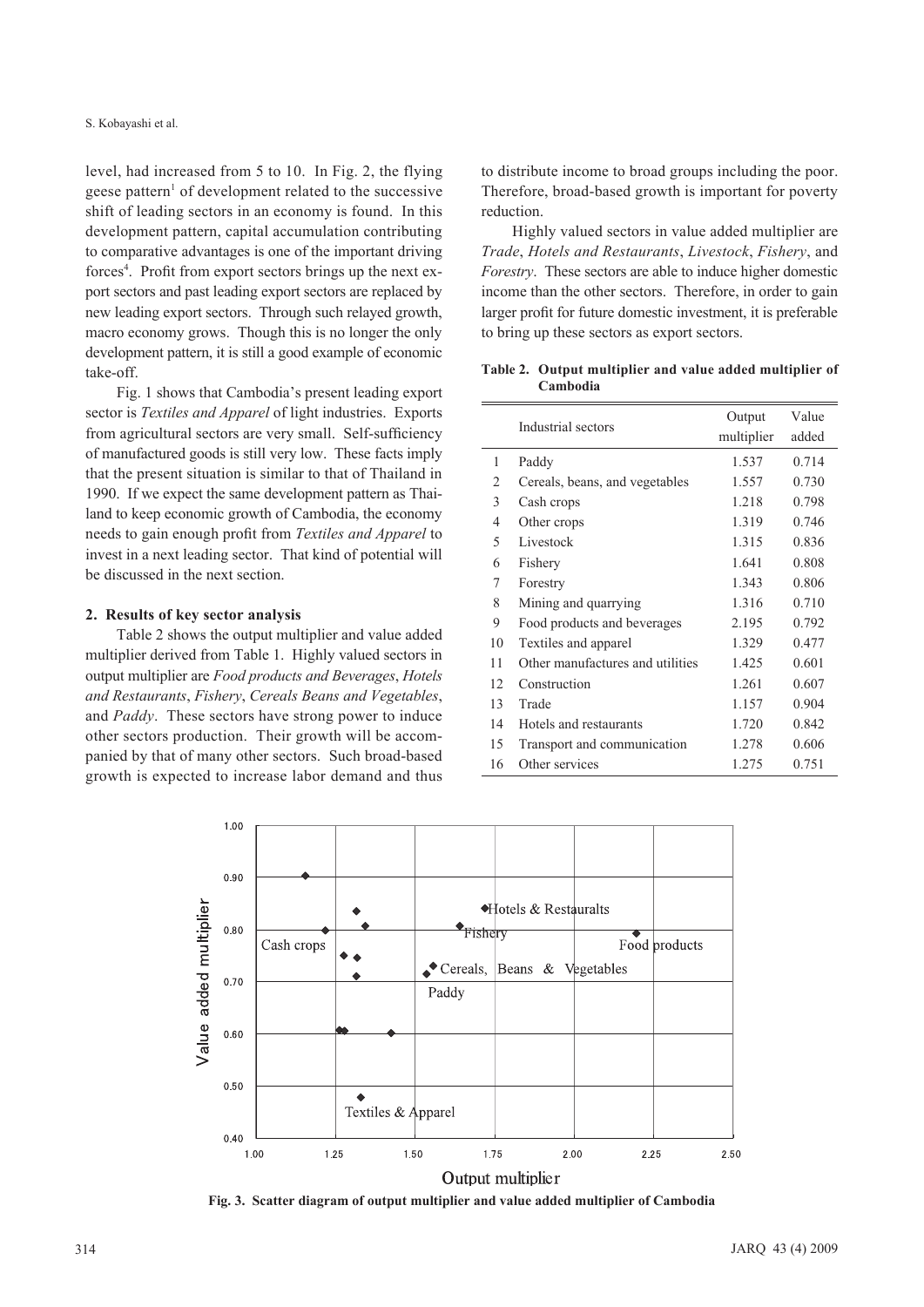

**Fig. 4. Scatter diagram of leading export sectors of Cambodia and Thailand ◆** Cambodia 2003 export industries, **■** Thailand 1990 export industries

As mentioned above, pro-poor growth is an important target in developing countries. Judging from the characters of both multipliers, sectors with high values in both multipliers are preferable for pro-poor growth. Fig. 3 is the scatter diagram of Cambodia's multipliers. Preferable sectors are *Food products*, *Hotels and Restaurants*, *Fishery*, *Cereals Beans and Vegetables*, and *Paddy*. This result shows that agriculture, fishery, and related food industry, inducing both wide and high distribution of domestic income, can play an important role in realizing pro-poor growth in Cambodia.

Fig. 3 also shows the inefficiency of *Textiles and Apparel* in both multipliers while the sector exports large amounts of products as shown in Fig. 1. This property may cause the failure in "the flying geese pattern". Fig. 4 compares export sectors of Cambodia and Thailand. *Textiles and Apparel* of Cambodia has much lower values in both multipliers, compared to Thailand's three export sectors. Both multipliers of the sector are about 60% of Thailand's fiber industry. This is because Cambodia's fiber industry needs to import much of the textile material, as shown in Fig. 1. Therefore, Cambodia's largest export sector is unlikely to produce enough profit to foster future leading sectors. How the Cambodian economy secures enough domestic investment funds is a problem for its development.

## **Conclusions**

*Textiles and apparel* is the largest industry in the Cambodian economy and its production share amounts to 20%. *Fishery*, and *Paddy* are also large. Their production shares are 10% and 9%. The economy gains foreign currency by exporting *Textiles and Apparel* and services of *Hotels and Restaurants*, and it imports manufactured commodities including vehicles and machinery. The production level of *Textiles and Apparel* reaches 500% of the self-sufficiency level. The economy largely relies on the industry.

Compared with the Thai industrial structures, the present Cambodian situation is similar to the Thai situation in the 1990s'. If we expect the same development pattern as Thailand to keep economic growth, the Cambodian economy needs to gain enough profit from export to invest in a future export sector. However, Cambodia's domestic profit from one unit of fiber product export is only 60% of Thailand's fiber industry in 1990. How to secure domestic investment funds is a problem.

Conditions of preferable industries for pro-poor growth are to strongly induce both wide and high distribution of domestic income. *Food products*, *Hotels and Restaurants*, *Fishery*, *Cereals Beans and Vegetables*, and *Paddy* meet such conditions. Agriculture, fishery, and food industry have high potential for pro-poor growth in Cambodia.

## **Acknowledgments**

This study is a part of the research project "Water Use and Management System of the Mekong River". Financial support provided by the Japan Science and Technology Agency to this study is gratefully acknowledged.